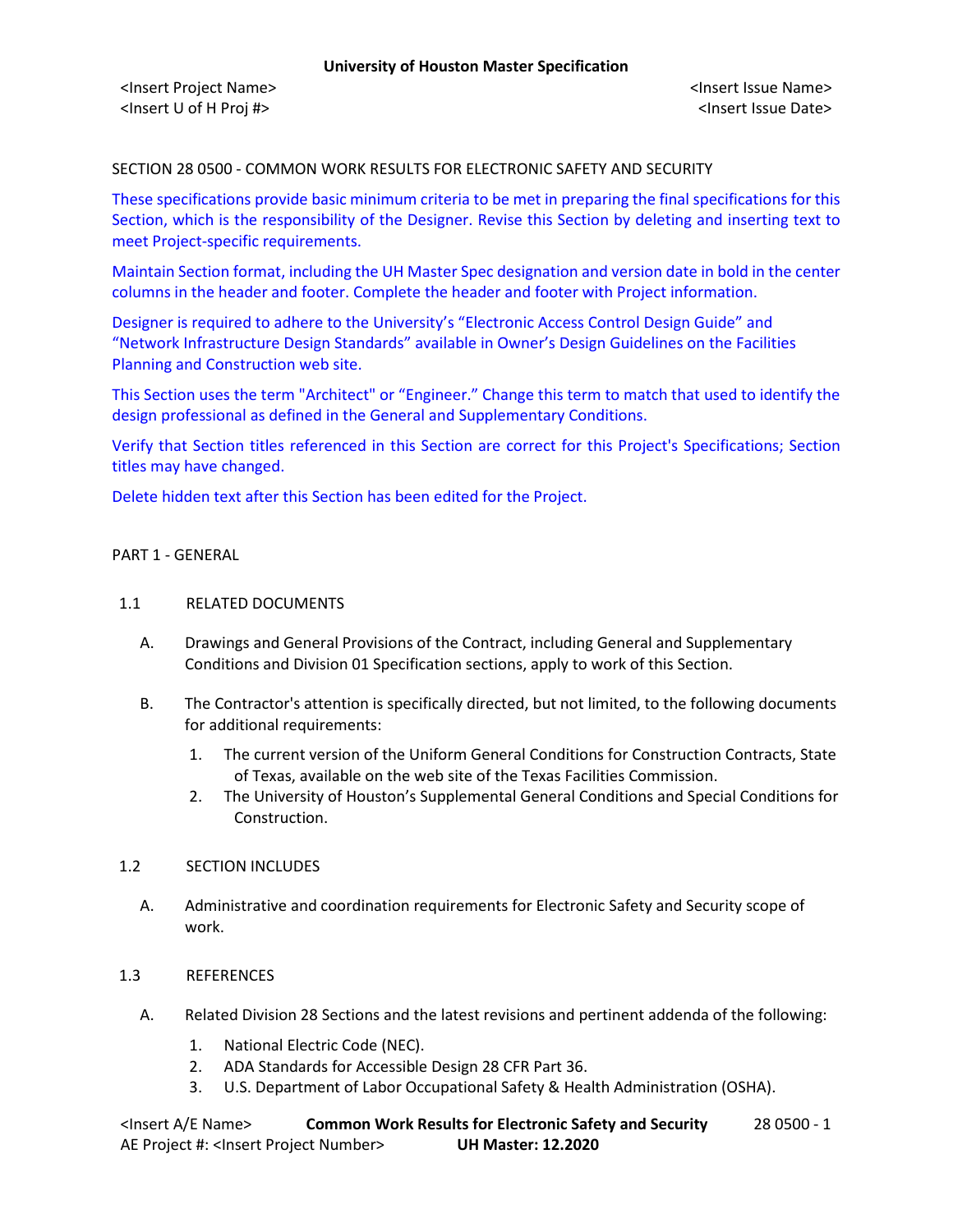<Insert Project Name> <Insert Issue Name> <Insert U of H Proj #> <Insert Issue Date>

- 4. BICSI Electronic Safety & Security Design Reference Manual.
- 5. ANSI/TIA568.1-E Commercial Building Telecommunications Cabling Standard.
- 6. ANSI/TIA568.3-D Optical Fiber Cabling Components Standard.
- 7. ANSI/TIA569-D Commercial Building Standard for Telecommunications Pathways and Spaces.
- 8. ANSI/TIA606-C Administration Standard for Commercial Telecommunications Infrastructures.
- 9. ANSI J-STD-607-C, Commercial Building. Grounding/Bounding Requirements- Joint Standard for Commercial Building Grounding (Earthing) and Bonding Requirements for Telecommunications.
- 10. ANSI/TIA758-A Customer-owned Outside Plant Telecommunications Infrastructure Standard.
- 11. International Standards Organization/International Electro technical Commission (ISO/IEC) 11801-6.
- 12. Underwriters Laboratories (UL) Cable Certification and Follow up Program
- 13. National Electrical Manufacturers Association (NEMA)
- 14. American Society for Testing Materials (ASTM)
- B. Acronyms and Abbreviations
	- 1. ACS Access Control System
	- 2. ADA Americans with Disabilities Act
	- 3. AMS Access Management Systems
	- 4. ANSI American National Standards Institute
	- 5. AP Access Provider
	- 6. ASTM American Society for Testing and Materials
	- 7. AWG American Wire Gauge
	- 8. BDF Building Distribution Frame (Main Communications Room)
	- 9. BICSI Building Industry Consulting Services International
	- 10. CATV Community antenna television
	- 11. CC Cross Connect
	- 12. CCTV Closed circuit television
	- 13. CO-OSP Customer Owned Outside Plant
	- 14. DVR Digital Video Recorder
	- 15. EAC Electronic Access Control
	- 16. EF Entrance Facility
	- 17. EIA Electronic Industries Alliance
	- 18. EMI Electromagnetic Interference
	- 19. FCC Federal Communications Commission
	- 20. FPS Frames per second
	- 21. HVAC Heating, Ventilation and Air Conditioning
	- 22. IEEE The Institute of Electrical and Electronics Engineers
	- 23. IDS Intrusion Detection System
	- 24. ITNO Information Technology Network Operations
	- 25. ISO International Organization for Standardization
	- 26. LAN Local Area Network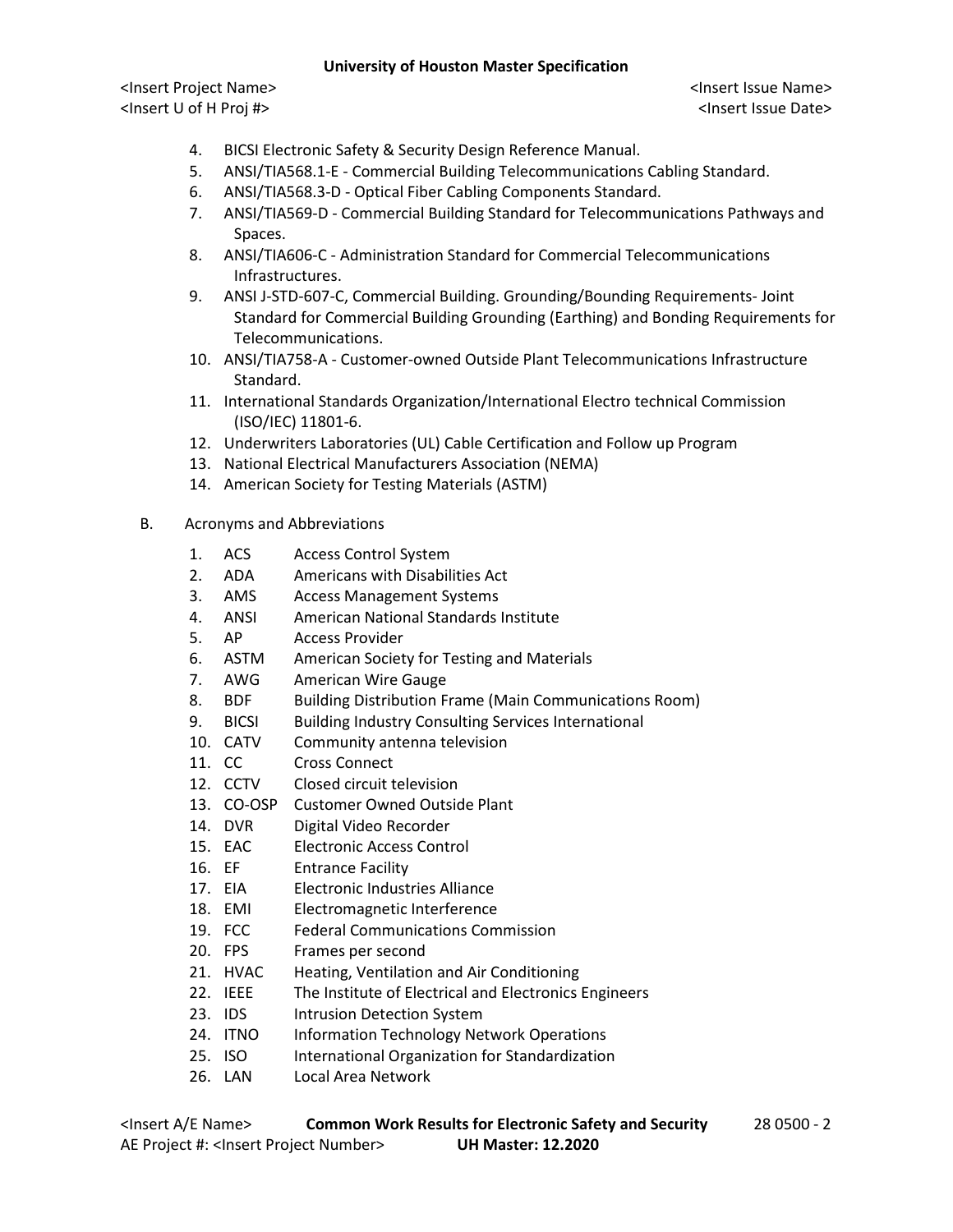<Insert Project Name> <Insert Issue Name> <Insert U of H Proj #> <Insert Issue Date>

- 27. Mb/s Megabits Per Second
- 28. MC Main Cross-Connect or Main Distribution Frame (MDF)
- 29. MDF Main Distribution Frame or main cross-connect (MC)
- 30. NEMA National Electrical Manufacturers Association
- 31. NESCÒ National Electrical Safety Code
- 32. NIC Not in Contract
- 33. NFPA National Fire Protection Association
- 34. NVR Network Video Recorder
- 35. OFOI Owner Furnished Owner Installed
- 36. RCDD Registered Communications Distribution Designer
- 37. SCS Structured Cabling System
- 38. SMS Security Management Systems
- 39. TBB Telecommunications Bonding Backbone
- 40. TR Telecommunications room or Intermediate Distribution Frame (IDF)
- 41. TGB Telecommunications Grounding Busbar
- 42. TMGB Telecommunications Main Grounding Busbar
- 43. TIA Telecommunications Industry Association
- 44. UHPS University of Houston Public Safety Department
- 45. UL Underwriters Laboratories
- 46. UPS Uninterruptable Power Supply
- 47. UTP Unshielded Twisted-Pair
- 48. VMS Video Management System
- 49. WA Work Area
- 50. WAP Wireless Access Point

## 1.4 ADMINISTRATIVE REQUIREMENTS

- A. Coordination
	- 1. Work furnished and installed by the Contractor as specified in Division 28 Sections and as shown in Electrical, Security, and Technology Drawings includes:
		- a. Electronic Access Control Systems
		- b. Video Surveillance Systems
		- c. Intrusion Detection Systems
		- d. Personal Protection Systems (Call Boxes and Call Towers)
		- e. Grounding and Bonding for Electronic Safety and Security Systems
		- f. Identification for Electronic Safety and Security Systems
		- g. Testing for all Electronic Safety and Security Systems
		- h. Coordination with Communications, Electrical, Elevator and Door Hardware **Contractors**
		- i. Coordination with Owner's EAC and Campus Safety Representatives
	- 2. Work under this Division that is not in the Contract and will be Owner Furnished Owner Installed includes:

## INCLUDE LIST OF OWNER FURNISHED, OWNER INSTALLED ITEMS FOR THIS PROJECT IN SUBPARAGRAPH BELOW.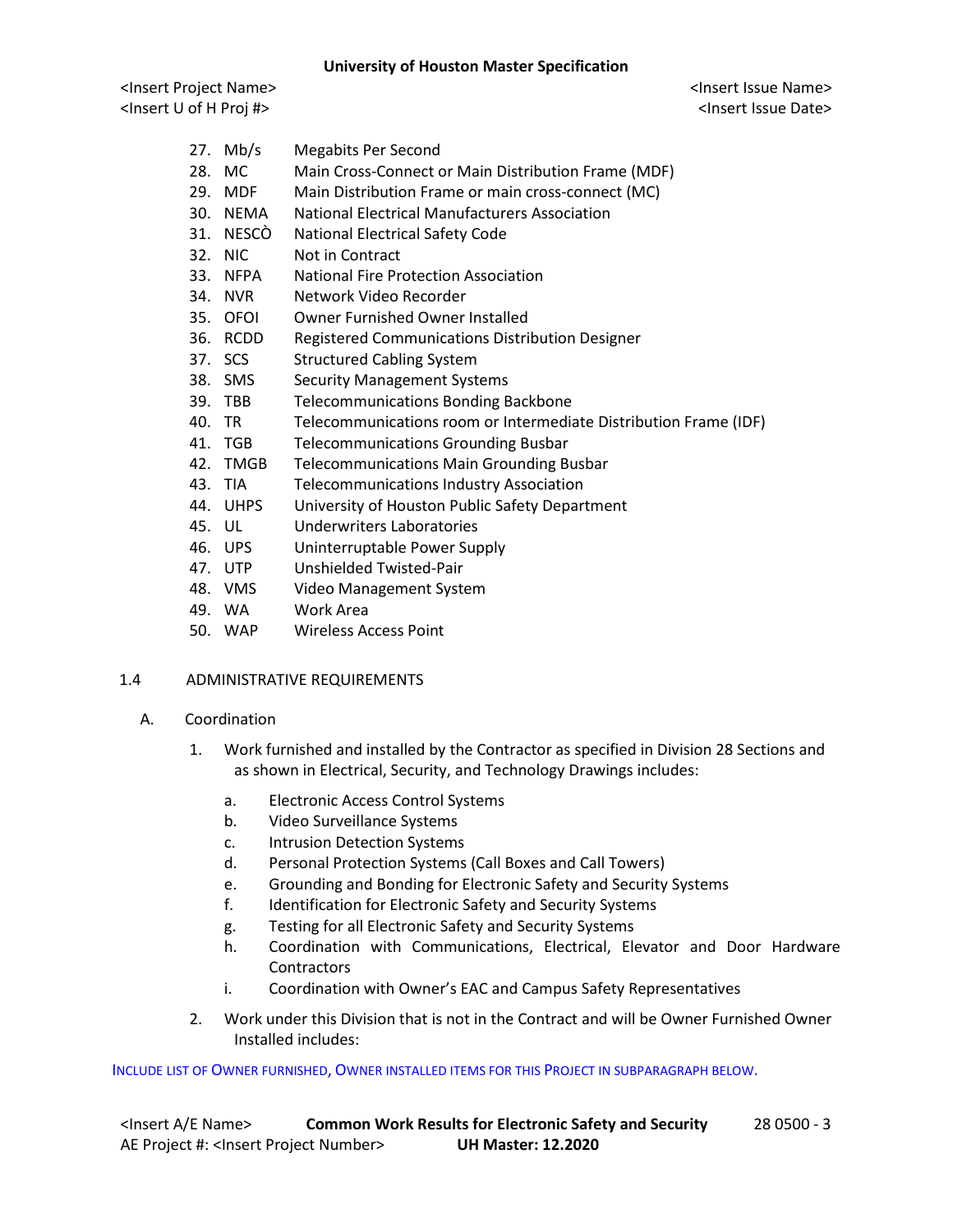<Insert Project Name> <Insert Issue Name> <Insert U of H Proj #> <Insert Issue Date>

# a. <**include list of OFOI items**>.

- b. Network Equipment
- 3. Work provided by the Electrical Contractor as specified in Division 28 and as shown in Electrical, Technology, and Security Drawings includes:
	- a. Conduits and back boxes for Electronic Safety and Security device outlets
	- b. Horizontal and vertical gutter boxes for cable management in Security Rooms
	- c. Electrical circuits for Security Rooms, Doors with Operators, Emergency Call Boxes and Call Towers.
	- d. Bonding backbone and associated buss bars
- 4. Work provided by the Communications Contractor as specified in Division 28 and as shown in Technology and Security Drawings includes:
	- a. IP-based security cabling
- 5. Work furnished and installed by others:
	- a. Security Room walls covered with 8-foot tall, AXC 3/4 inch fire-rated plywood finished with two coats of fire retardant white paint, leaving stamps exposed.

## 1.5 WORK RESULTS - DESCRIPTION OF PROJECT

- A. Administrative Services
	- 1. Attend vendor and product submittal coordination meetings per each Division 28 section.
	- 2. Provide shop drawings per each Division 28 section.
	- 3. Provide as-built drawings and test results prior to Project acceptance. Refer to Section 28 0600 "Testing for Electronic Safety and Security."
- B. Grounding and Bonding for Electronic Safety and Security
	- 1. Coordinate final layout and installation of the grounding and bonding system with the Electrical Engineer of Record.
	- 2. Install bonding conductors from the TMGB or TGB to all security equipment cabinets, equipment racks, raceway, cable ladder rack, cable tray, sleeves and conduits. Bond all TGBs to the TMGB in compliance with Section 28 0526 "Grounding and Bonding for Electronic Safety and Security."
	- 3. Bond TMGB to building ground in compliance with Section 28 0526 "Grounding and Bonding for Electronic Safety and Security."
- C. Pathways for Electronic Safety and Security
	- 1. Provide conduit and other pathways in accordance with Section 28 0528 "Pathways for Electronic Safety and Security."
- D. Identification for Electronic Safety and Security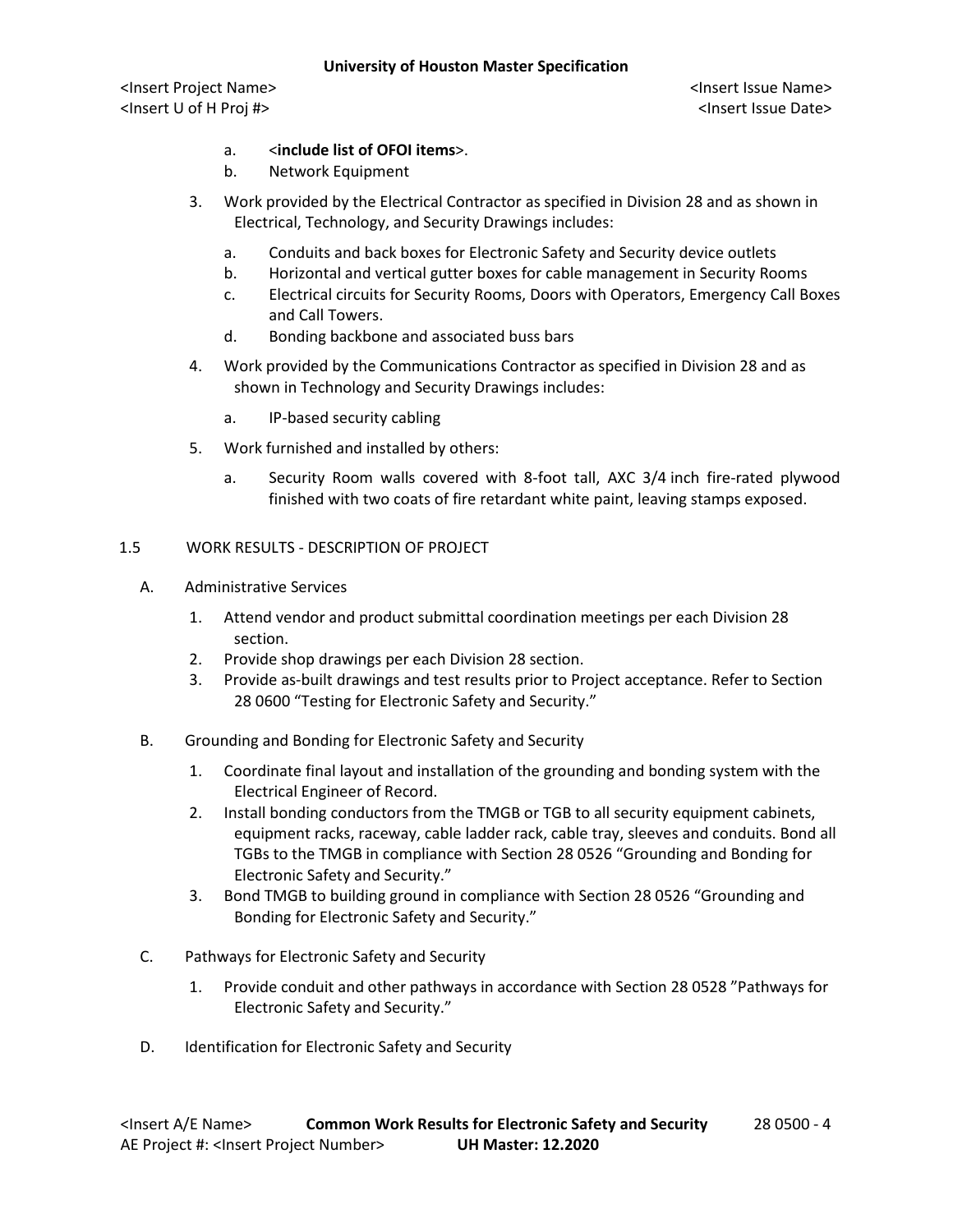<Insert Project Name> <Insert Issue Name> <Insert U of H Proj #> <Insert Issue Date>

- 1. Provide cable labeling in compliance with ANSI/TIA606-C Administration Standard for Commercial Telecommunications Infrastructures and as described in Section 28 0553 "Identification for Electronic Safety and Security."
- 2. Comply with Owner's preferred administrative labeling standards for cabling and its numerical positions on the termination hardware.
- E. Electronic Safety and Security Equipment Room Fittings
	- 1. Provide each BDF/IDF and Security Room with proper equipment per Division 28 Specifications and Drawings.
- F. Electronic Safety and Security Horizontal Cabling
	- 1. Provide cabling per Sections 28 1300 "Access Control," 28 1600 "Intrusion Detection" and 28 2300 "Video Surveillance."
- G. Termination Hardware:
	- 1. Terminate all electronic safety and security cabling in proper enclosures, back boxes and electronic devices per Drawings and manufacturer standards.
- H. Data Communications Equipment
	- 1. Data communications equipment will be OFOI.
- I. Inter-connectivity with Other Trades:
	- 1. Network Interface Coordinate interconnection of copper cabling provided by Communications Contractor with IP cameras, Emergency Call Boxes and Call Towers, Access Control Panels, etc. Refer to Security and Technology Drawings and Division 27 specifications for details.
	- 2. Fire Alarm Provide Copper or fiber connectivity as required for fire alarm panels. Coordinate with Section 28 3100 "Addressable Fire Alarm System."

#### SELECT ONE OR BOTH OPTIONS IN SUBPARAGRAPH BELOW TO SUIT PROJECT.

- 3. Elevator Equipment Room Provide Copper connectivity to elevator equipment room(s). Coordinate with [**Section 14 2100 "Electric Traction Elevators**] [**and**] [**Section 14 2400 "Hydraulic Elevators**].
- J. Commissioning Administration:
	- 1. Comply with Section 01 9113 "General Commissioning Requirements" for commissioning of the Electronic Safety and Security systems.
- K. Project Meetings
	- 1. Comply with requirements of Section 01 3100 "Project Management and Coordination" and individual Division 28 Sections.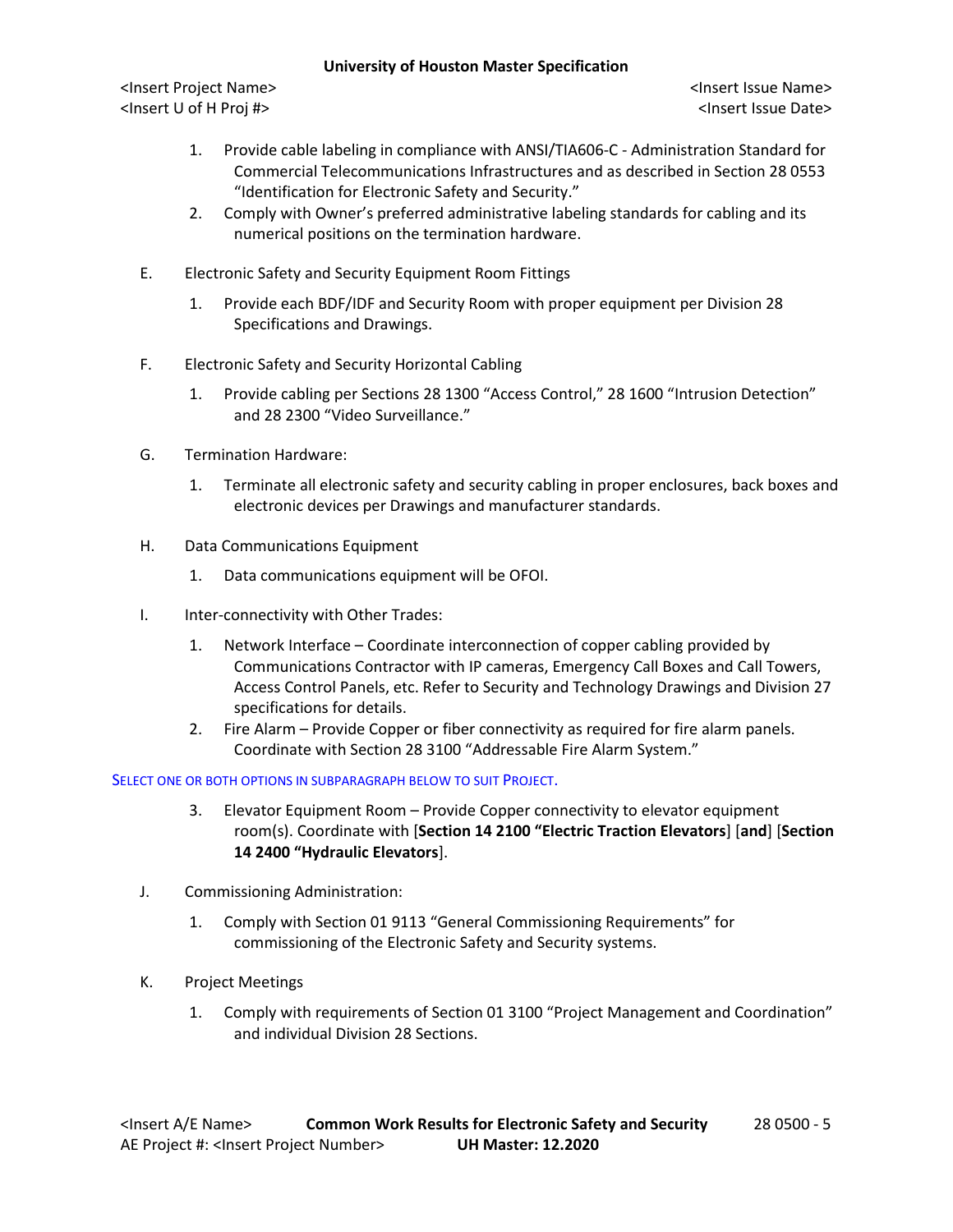<Insert Project Name> <Insert Issue Name> <Insert U of H Proj #> <Insert Issue Date>

- 2. Schedule an initial planning and coordination meeting to clarify Project requirements (systems, services, distribution methods, etc.), identify responsibilities, and establish key milestones for the Project.
- 3. Within two weeks of the initial meeting, provide a written report and project schedule to document the Electronic Safety and Security events and responsibilities associated with the Project.
- 4. Provide representation on the commissioning team as required for implementation of the Commissioning Plan. Refer to Section 01 9113 "General Commissioning Requirements."

## 1.6 ACTION SUBMITTALS

- A. Comply with requirements of Section 01 3300 "Submittal Procedures."
- B. Include the following:
	- 1. Product Information: Include the manufacturer's name, model or catalog numbers, catalog information, technical data sheets, pictures, nameplate data, and test reports as required.
	- 2. Shop Drawings and Wiring Diagrams: Provide elementary and interconnection wiring diagrams for communication and signal systems, control systems and equipment assemblies. Identify all terminal points and wiring.
- C. Parts List:
	- 1. Identify replacement parts recommended by the equipment manufacturer, quantity of parts, unit prices and lead time for each part.

## 1.7 SUBSTITUTION REQUESTS

- A. Comply with requirements of Section 01 2500 "Substitution Procedures."
- B. Submit product samples for substituted or end of life replacement products.

## 1.8 QUALITY ASSURANCE

- A. Follow Section 01 4000 "Quality Requirements" and this Section.
	- 1. All on-site installation technicians shall be manufacturer trained and certified.
	- 2. All installation technicians shall possess manufacturer's certificates for systems used on the project.
	- 3. Testing technicians shall possess manufacturer's certificates of completion for the test equipment used on the Project.
	- 4. Contractor shall not subcontract installation of Electronic Safety and Security system cabling, termination or testing without written approval of the Owner's Project Manager and EAC and Campus Safety Representatives.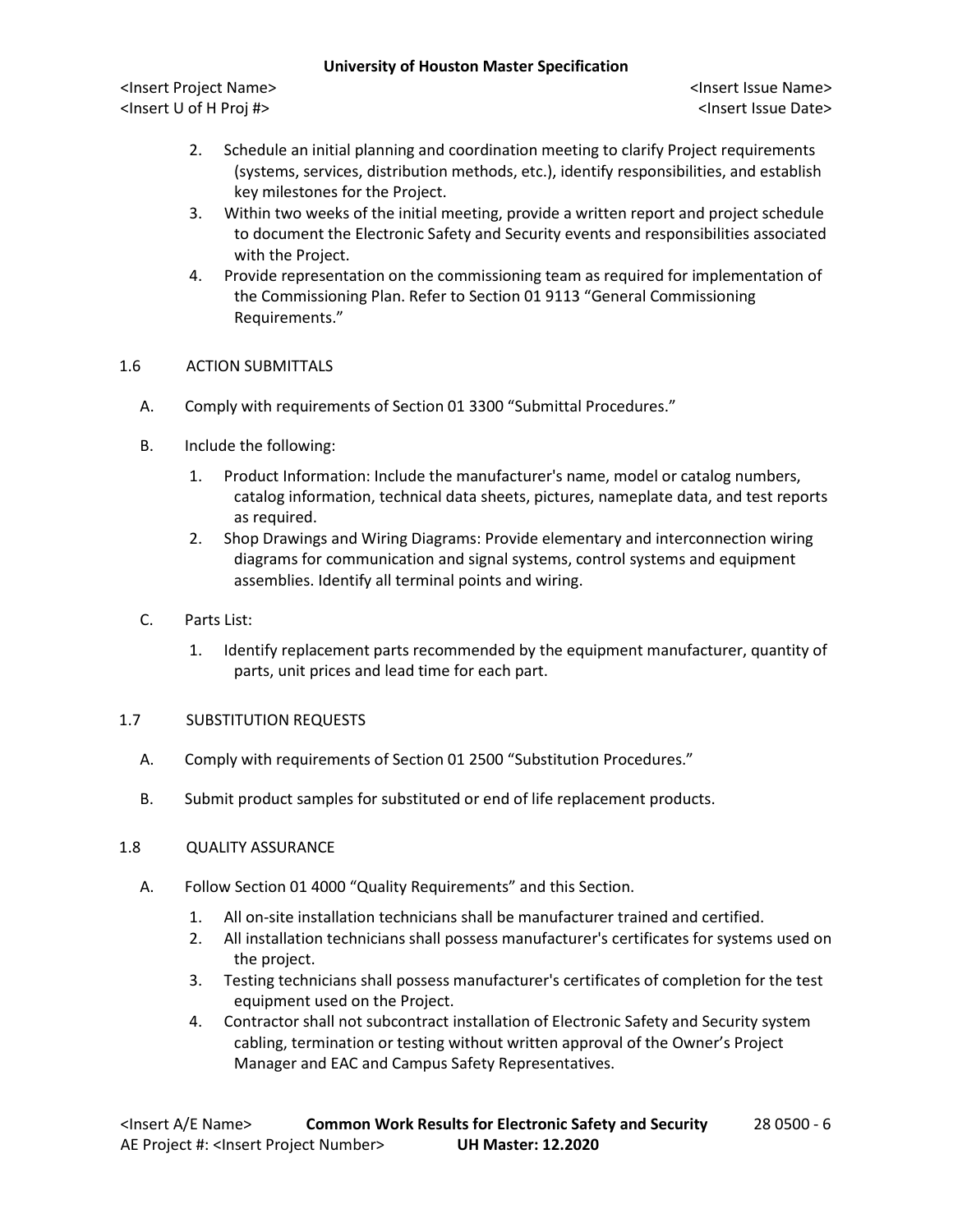<Insert Project Name> <Insert Issue Name> <Insert U of H Proj #> <Insert Issue Date>

- 5. Contractor shall have worked satisfactorily for a minimum of five years on systems of the specified type and size.
- 6. Contractor shall furnish a list of references with specific information describing type of project, involvement in providing equipment and systems, and names and contact information.
- 7. Contractor shall coordinate quality assurance site observations and testing with the Owner's EAC and Campus Safety Representatives..

# 1.9 DELIVERY, STORAGE, AND HANDLING

A. Protect equipment and materials shipment and storage against physical damage, dirt, moisture, temperature extremes, and precipitation.

## 1.10 SPARE PARTS

- A. Provide one spare camera model for each type installed per Section 28 2300 "Video Surveillance."
- B. Provide spare access control parts per Section 28 1300 "Access Control."
- C. Provide one spare panic button for every 20 installed per Section 28 1600 "Intrusion Detection."
- D. Provide one spare IP communications plate for every three installed per Section 28 2600 "Electronic Personal Protection Systems."

## 1.11 WARRANTY

- A. Manufacturer's standard form in which manufacturer agrees to repair or replace all security equipment and cabling components that fail in materials or workmanship within specified warranty period.
	- 1. Provide parts registration, including date and serial numbers, for all components.
	- 2. Provide components that are performance matched and warranted by the manufacturer.
	- 3. Warranty Period: Two years from date of Substantial Completion including parts, labor and testing after replacement.

## PART 2 - PRODUCTS

- 2.1 PRODUCTS
	- A. Refer to individual Division 28 sections for approved products and schedules.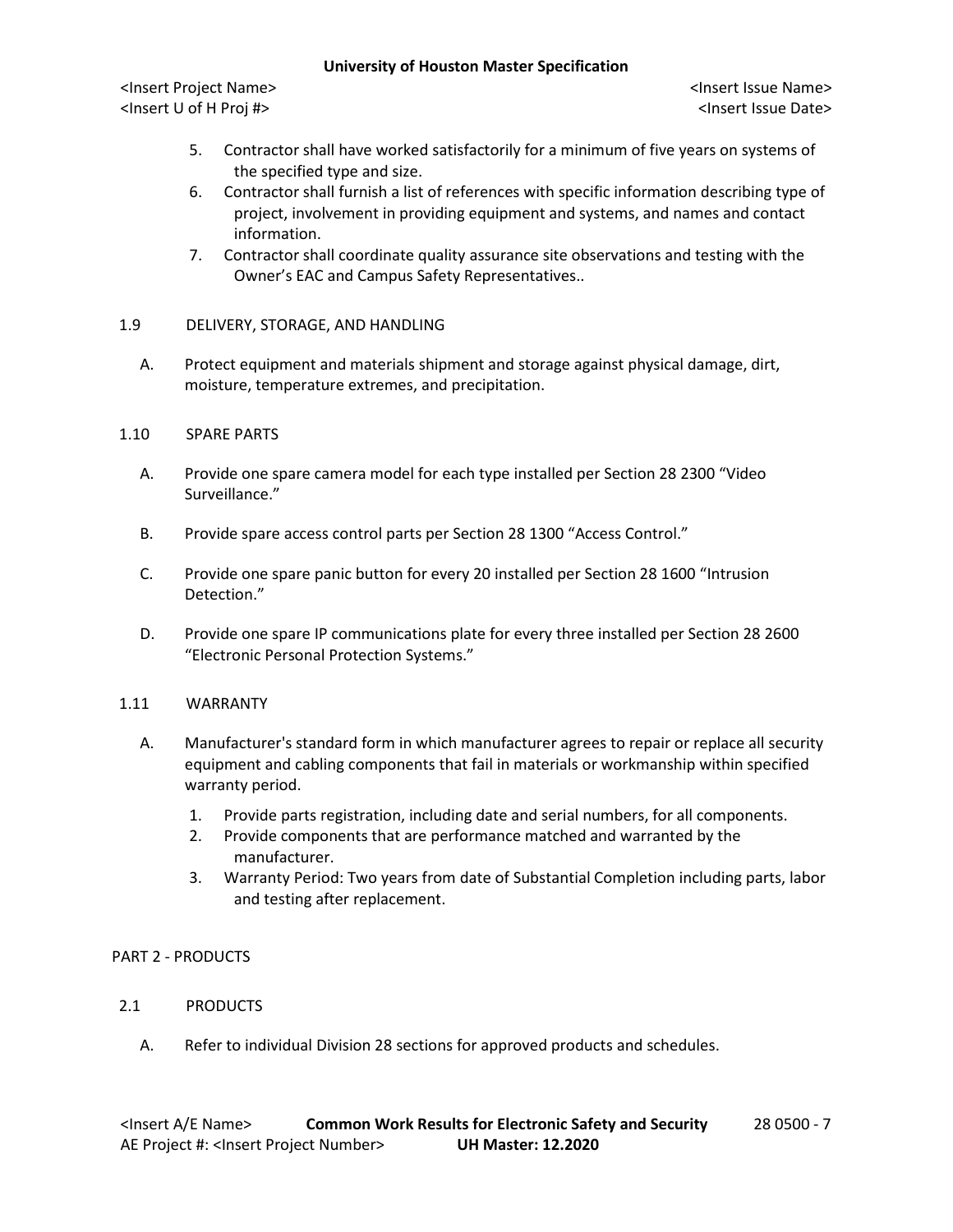<Insert Project Name> <Insert Issue Name> <Insert U of H Proj #> <Insert Issue Date>

B. Provide materials, equipment and accessories that are standard Commercial-Off-The-Shelf (COTS) products of a manufacturer engaged in the manufacture of such products. All products shall be typical commercial designs that comply with the requirements specified and are readily available through manufacturers and authorized distributors.

# 2.2 EQUIPMENT REQUIREMENTS

A. Where variations from the Contract Documents are requested in accordance with the "Uniform General Conditions," Section 01 6000 "Product Requirements," and Section 01 2500 "Substitution Procedures," the connecting Work and related components shall include, but not be limited to, additions or changes to branch circuits, circuit protective devices, conduits, wire, feeders, controls, panels and installation methods.

## 2.3 LABELING

A. Refer to Section 28 0453 "Identification for Electronic Safety and Security."

### PART 3 - EXECUTION

### 3.1 SITE CONDITIONS

- A. Prior to starting the installation, schedule a walk-through of the Project site with the Owner's Project Manager and EAC and Campus Safety Representatives to review the installation documentation and verify that construction necessary for the installation has been completed and complies with Division 28 requirements.
- B. Verify liquid-carrying pipes are not installed in or above Security Rooms.
- C. Verify fire-rated plywood backboards are properly installed and painted in accordance with Section 09 9123 "Interior Painting."
- D. Verify conduit, raceways, and boxes are properly installed.
- E. Verify that Security Rooms are clean and dust free.
- F. Notify the Owner's Project Manager and EAC and Campus Safety Representatives immediately, and prior to installation, in the event that field conditions do not comply with Division 28 requirements.
	- 1. Proceed with installation only after non-compliant conditions have been corrected.

#### 3.2 PREPARATION

A. Protection of Surroundings: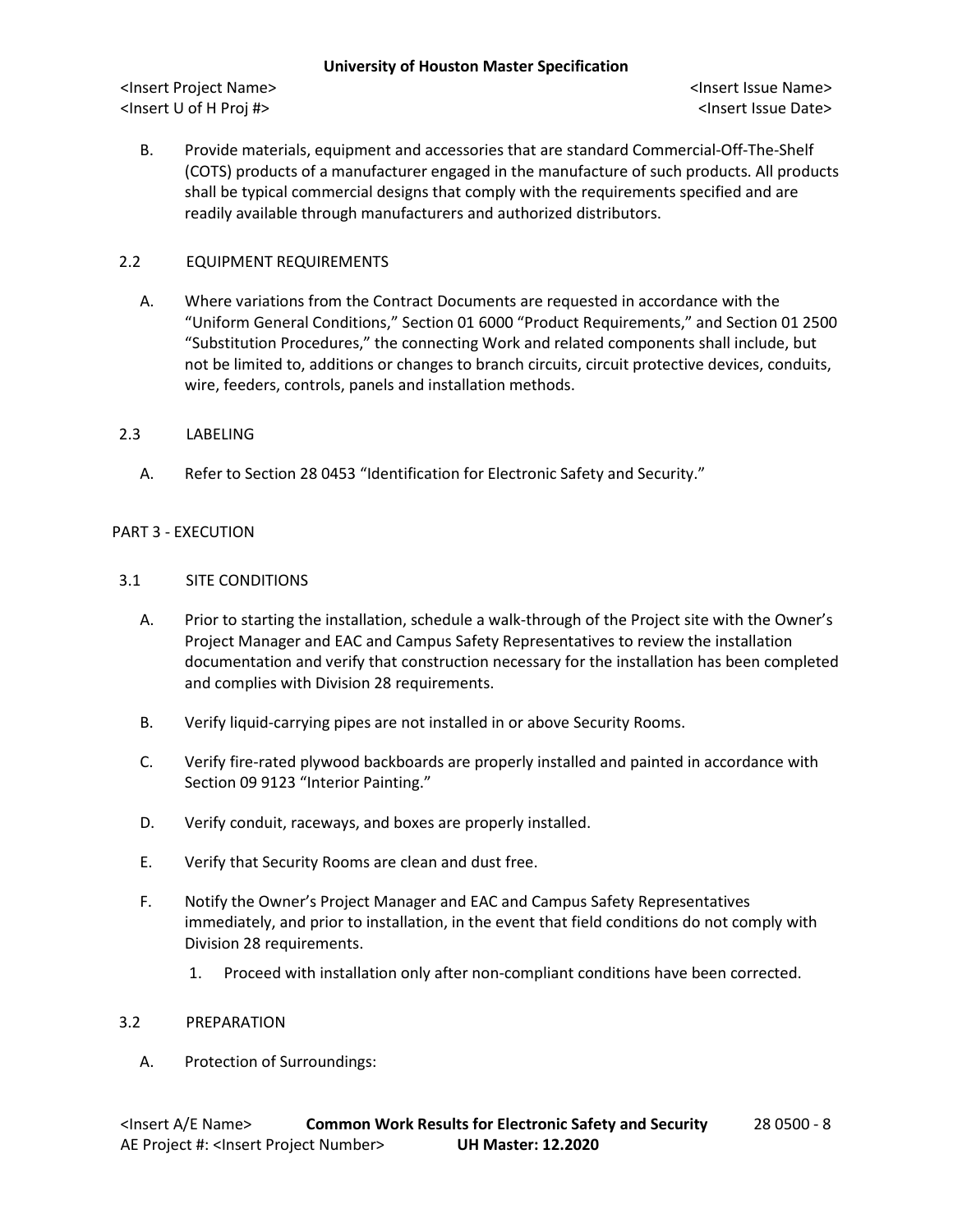<Insert Project Name> <Insert Issue Name> <Insert U of H Proj #> <Insert Issue Date>

- 1. Protect surrounding construction in compliance with the requirements of Section 01 5000 "Temporary Facilities & Controls."
- 2. Patch and repair facilities, finishes, and equipment in compliance with Section 01 7300 "Execution."

## 3.3 PRODUCT QUALITY ASSURANCE

A. Verify that all materials, accessories and equipment match the approved submittals.

# 3.4 FIRESTOPPING

- A. Properly fire-stop penetrations through fire barriers used for the placement of security cabling. Refer to Section 07 8413 "Penetration Firestopping."
- B. Coordinate with Electrical Contractor and ensure security pathway fire-stopping is properly identified and labeled. Laminate and permanently affix to each side of fire or smoke-rated partitions or floor ceiling assemblies, the following information:
	- 1. Installing contractor's name, address and phone number.
	- 2. Alpha-numeric unique identifier (floor/penetration A1)
	- 3. Name of manufacturer of fire stopping system
	- 4. Part and model numbers of system and all components
	- 5. Phone numbers of manufacturer's corporate headquarters in U.S. and local distributor's name and phone number.

# 3.5 CONSTRUCTION WASTE MANAGEMENT

A. Refer to Section 01 74 19 "Construction Waste Management and Disposal" for requirements.

## 3.6 SYSTEM TESTING AND STARTUP

A. Refer to Section 28 0600 "Testing for Electronic Safety and Security."

## 3.7 CLOSEOUT ACTIVITIES

- A. Follow Section 01 7700 "Closeout Procedures" and this Section.
- B. Acceptance shall be subject to Substantial Completion of all work, successful post-installation testing and completion of the tasks listed below:
	- 1. Approval of Submittals for Project Record Documents.
	- 2. Completion of punch list items.
	- 3. Cleaning of installed work in compliance with Section 01 7700 "Closeout Procedures."
	- 4. Completion of Closeout Checklist in compliance with Section 01 7700 "Closeout Procedures."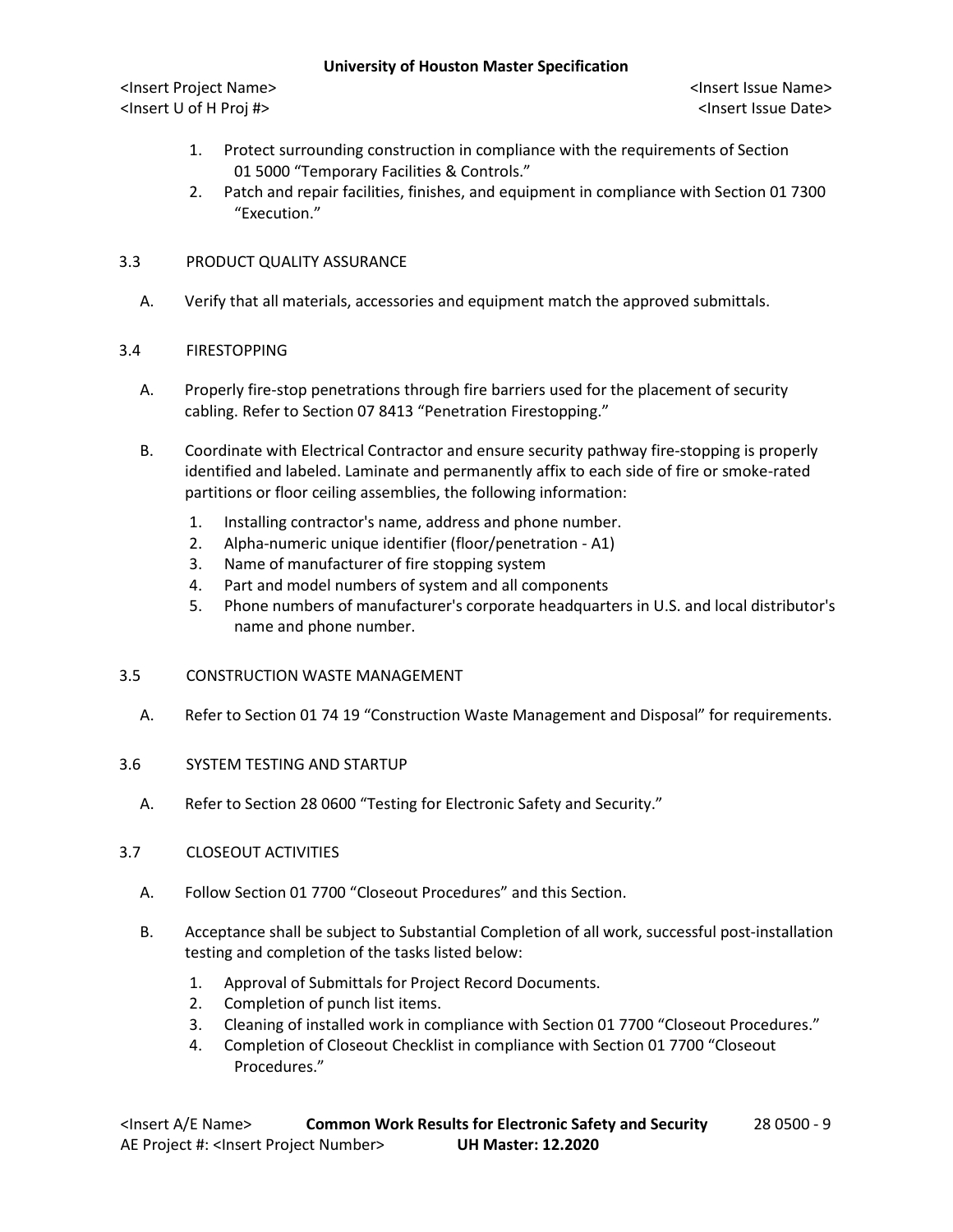<Insert Project Name> <Insert Issue Name> <Insert U of H Proj #> <Insert Issue Date>

- C. Submittals for Project Record
	- 1. As-Built Drawings: As-built documentation shall be submitted five business days prior to obtaining approval for cutover to any portion of the security system. Furnish, for review and comments, four complete sets of E size (30 by 42) drawings along with electronic copies in .dwg and .pdf formats.
	- 2. Final Approved Shop Drawings: Include the following:
		- a. Plan and elevations of Security Rooms.
		- b. Cable pathway details.
		- c. Backbone and horizontal cable locations and cable ID#.
		- d. Equipment.
		- e. Mac address and assigned IP address.
		- f. Block diagrams.
		- g. Interface requirements including connector types and pin-outs for all security equipment.
		- h. Fabrication drawings for custom built equipment.
	- 3. Laminated As-Builts: One set of full size final as-built drawings. Place copies in the appropriate Security Room.
	- 4. Equipment Inventory: Four sets of hard copies and one electronic copy of equipment /device inventory data for all cable, terminations and hardware in .xlsx format, listing products furnished, including:
		- a. Manufacturer's name and part numbers.
		- b. Cable numbers using the Owner's cable numbering standard.
		- c. Location and Owner's label / tagging assignments.
		- d. Mac address, cable ID, and IP address of all network devices.
	- 5. Test Reports: Digital copies in PDF and native format with related Test Result Documentation.
	- 6. Operation and Maintenance Manuals: Four hard copies and one electronic copy in PDF format.
- D. Warranty
	- 1. Within 21 days of Substantial Completion of the Project, provide Owner with the Warranty signed by the manufacturer. The warranty shall list the Owner and name of the facility, including location, as holder of the warranty.
- E. Operation and Maintenance (O&M) Manuals:
	- 1. Provide the following identification on the cover: "OPERATION AND MAINTENANCE MANUAL," the name and location of the system, equipment, building, name of Contractor, and contract number.
	- 2. Include in the manual the names, addresses, and telephone numbers of each subcontractor installing the system or equipment and the local representatives for the system or equipment.